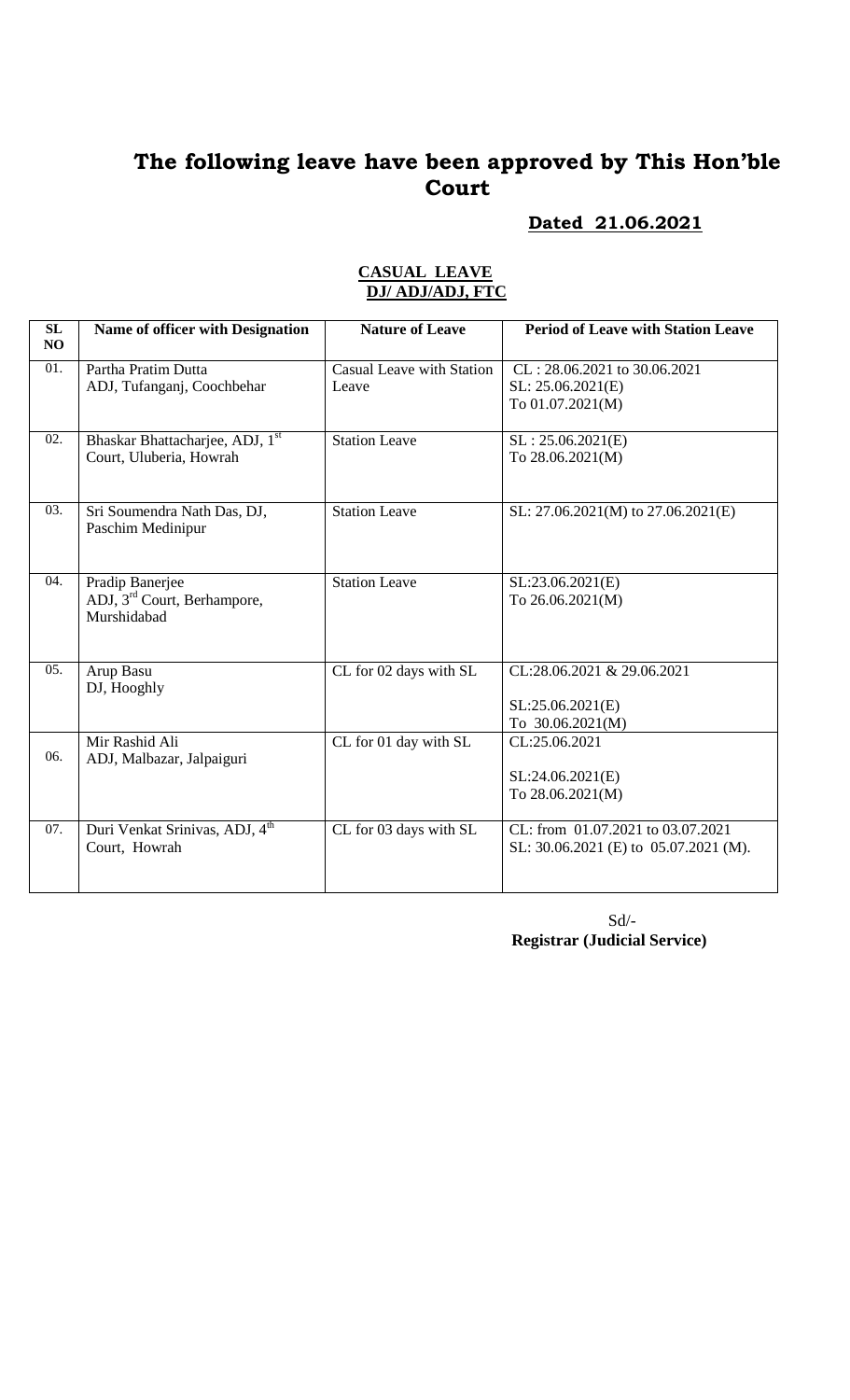### **Dated 21.06.2021**

#### **CASUAL LEAVE DJ/ ADJ/ADJ, FTC**

| <b>SL NO</b> | Name of officer with<br><b>Designation</b>                                                                        | <b>Nature of Leave</b> | <b>Period of Leave with Station Leave</b>   |
|--------------|-------------------------------------------------------------------------------------------------------------------|------------------------|---------------------------------------------|
| 01.          | Ashis Kumar Hazra<br>Judge, Spl Court(E.C. Act)-<br>cum-ADJ, Durgapur,<br>Paschim Bardhaman                       | CL for 01 day with SL  | CL: 18.06.2021<br>SLP : till 19.06.2021 (M) |
| 02.          | Smt. Ratna Roy (Biswas),<br>Judge, Special<br>Court, (Electricity Act)-<br>cum-ADJ, Asansol,<br>Paschim Bardhaman | CL for 01 day          | On 17.06.2021                               |

 Sd/- **Registrar (Judicial Service)**

# **The following leave have been approved by This Hon'ble Court**

### **Dated 21.06.2021**

#### **CASUAL LEAVE DJ/ ADJ/ADJ, FTC**

| <b>SL NO</b> | Name of officer with<br><b>Designation</b>                            | <b>Nature of Leave</b> | <b>Period of Leave with Station Leave</b>               |
|--------------|-----------------------------------------------------------------------|------------------------|---------------------------------------------------------|
| 01.          | Manoj Kumar Sharma<br>DJ, Purulia                                     | CL for 02 days.        | CL: $18.06.2021 \& 19.06.2021$                          |
| 02.          | Rajesh Kumar Singh<br>ADJ, 2 <sup>nd</sup> Court, Uluberia,<br>Howrah | CL for 01 day with SL  | CL:22.06.2021<br>SL:21.06.2021(E)<br>To $23.06.2021(M)$ |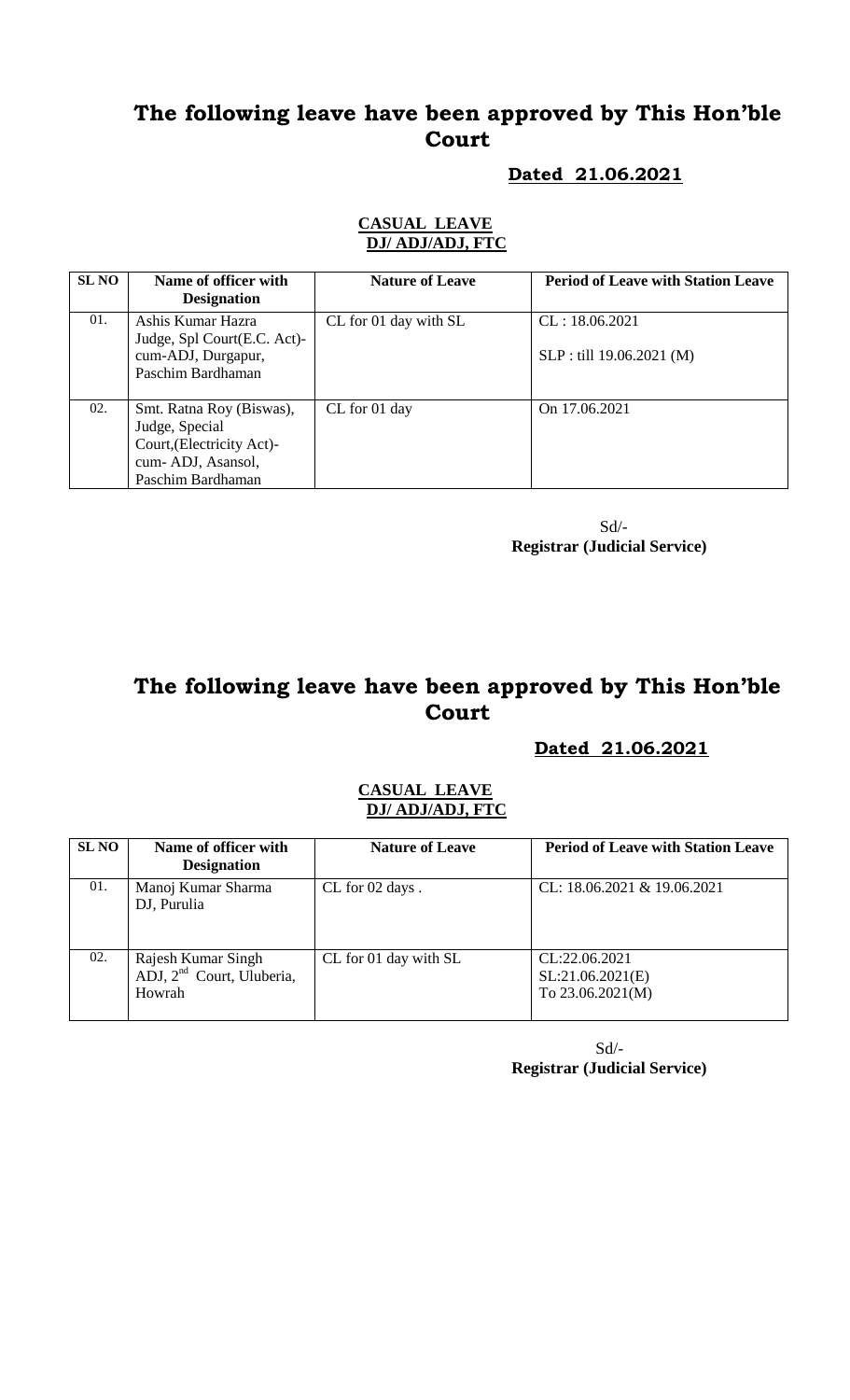#### **Dated: 21.06.2021**

# **ADJ, FTC/CJ(SD)**

| <b>SL</b><br>N <sub>O</sub> | Name of officer with Designation                                        | <b>Nature of Leave</b>    | <b>Period of Leave with Station Leave</b> |
|-----------------------------|-------------------------------------------------------------------------|---------------------------|-------------------------------------------|
| 01.                         | Sri Sanjib Roy<br>$CJ(SD)$ , $2nd$ Court, Alipore, South<br>24 Parganas | Earned Leave for 05 days. | From 01.07.2021 to 05.07.2021.            |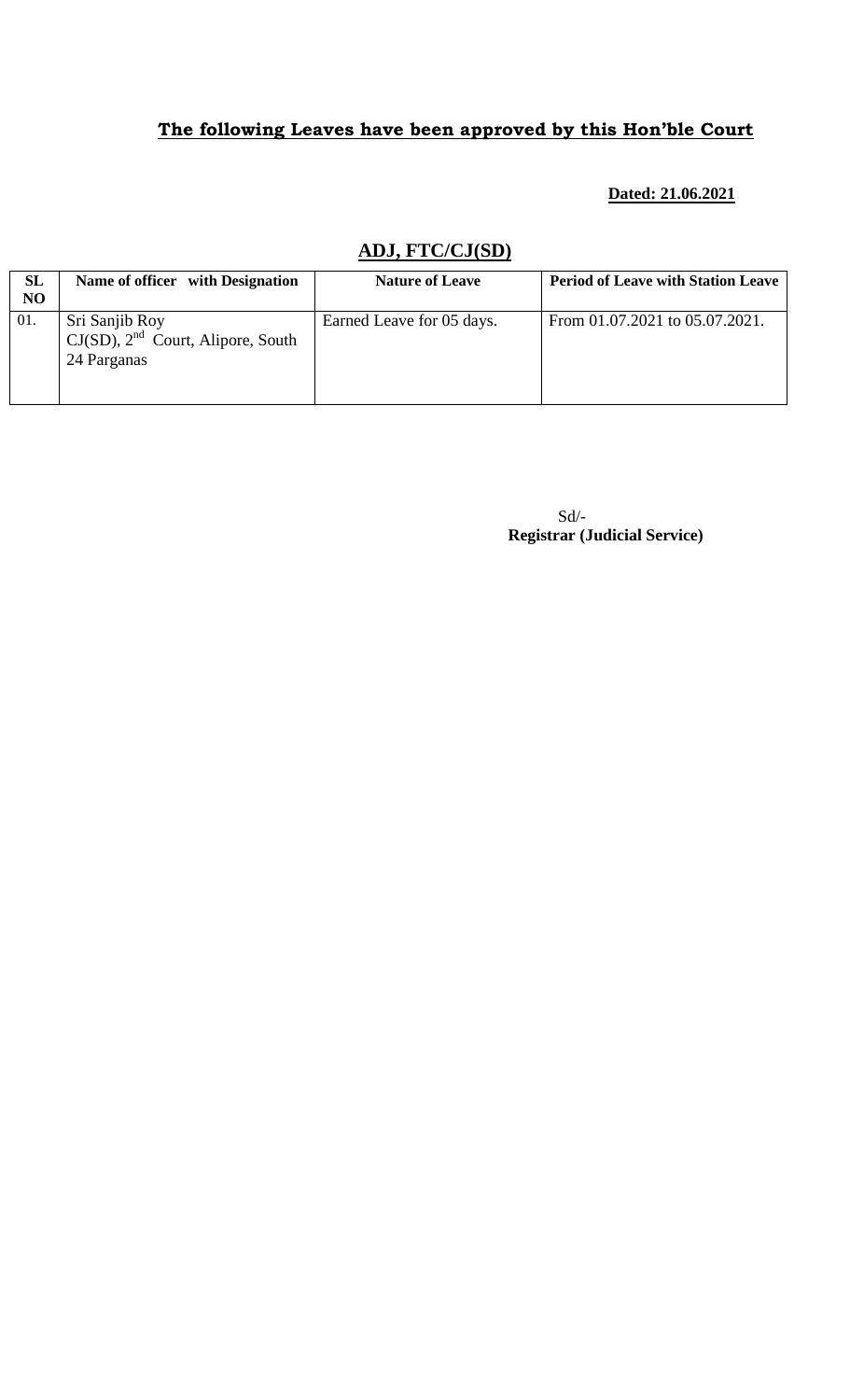### **Dated: 21.06.2021**

## **DJ/ADJ**

| <b>SL</b><br>N <sub>O</sub> | Name of officer with Designation                           | <b>Nature of Leave</b>          | <b>Period of Leave with Station Leave</b> |
|-----------------------------|------------------------------------------------------------|---------------------------------|-------------------------------------------|
| 01.                         | Sri Mahitosh Dutta, ADJ, 3 <sup>rd</sup> Court,<br>Purulia | Quarantine leave for 22<br>days | From 09.04.2021 to 30.04.2021             |

### **JM**

| <b>SL</b><br>NO | Name of officer with Designation                                | <b>Nature of Leave</b>    | <b>Period of Leave with Station Leave</b> |
|-----------------|-----------------------------------------------------------------|---------------------------|-------------------------------------------|
| 02.             | Sri Atin Malik<br>JM, 2 <sup>nd</sup> Court, Sadar, Cooch Behar | Earned Leave for 30 days. | From 17.05.2021 to 15.06.2021             |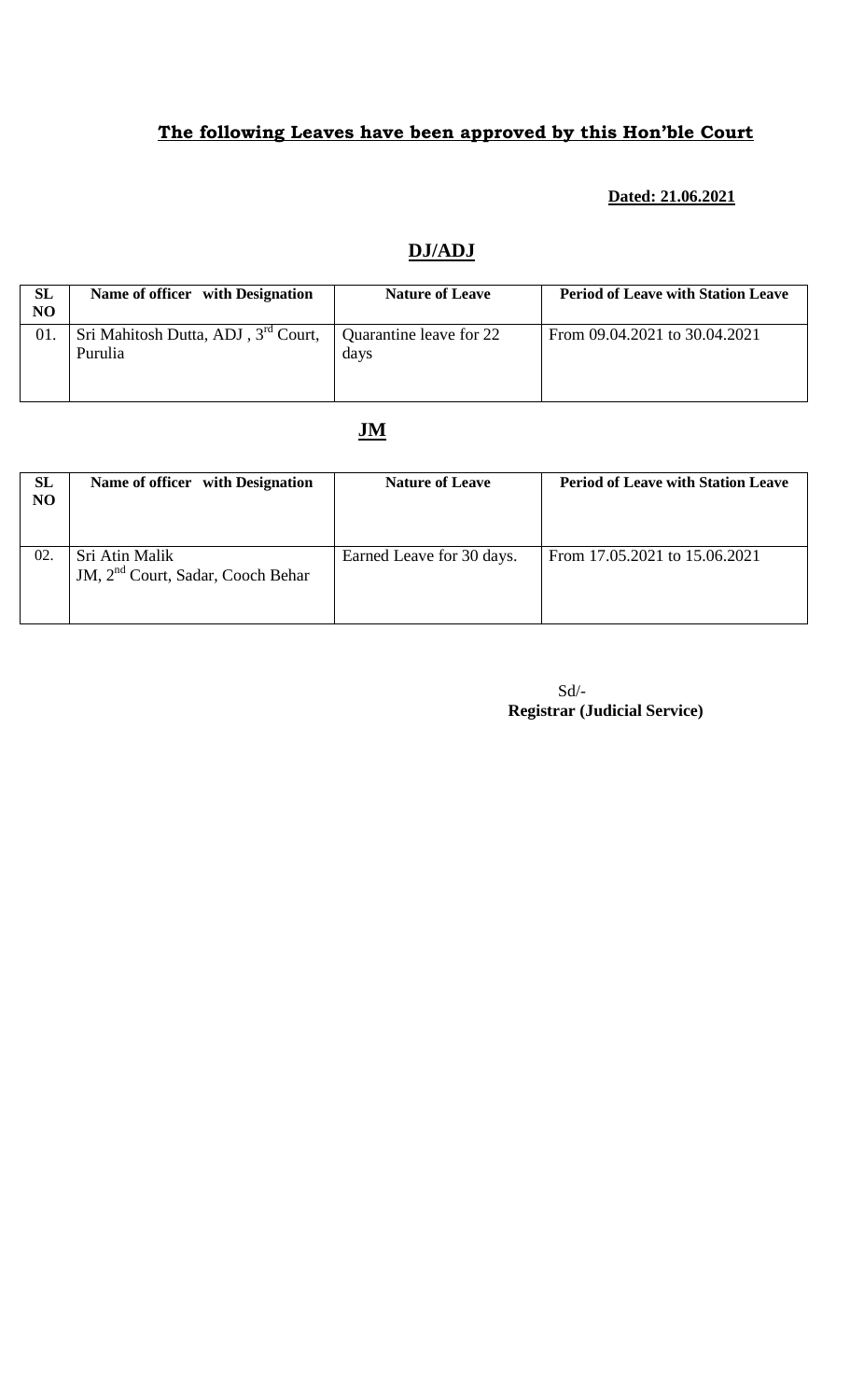#### **Dated: 22.06.2021**

| SI.<br>No. | Name of officer with<br><b>Designation</b>                                         | <b>Nature of Leave</b>          | <b>Period of Leave with Station Leave</b> |
|------------|------------------------------------------------------------------------------------|---------------------------------|-------------------------------------------|
| 01.        | Smt. Sremoyee Chakraborty<br>JM, 3 <sup>rd</sup> Court, Malda                      | Earned Leave for 03 days        | From 21.06.2021 to 23.06.2021             |
| 02.        | Sri Dhritiman Mondal, JM, 1 <sup>st</sup><br>Court, Sealdah, South 24<br>Paraganas | Quarantine Leave for 07<br>days | From 17.05.2021 to 23.05.2021             |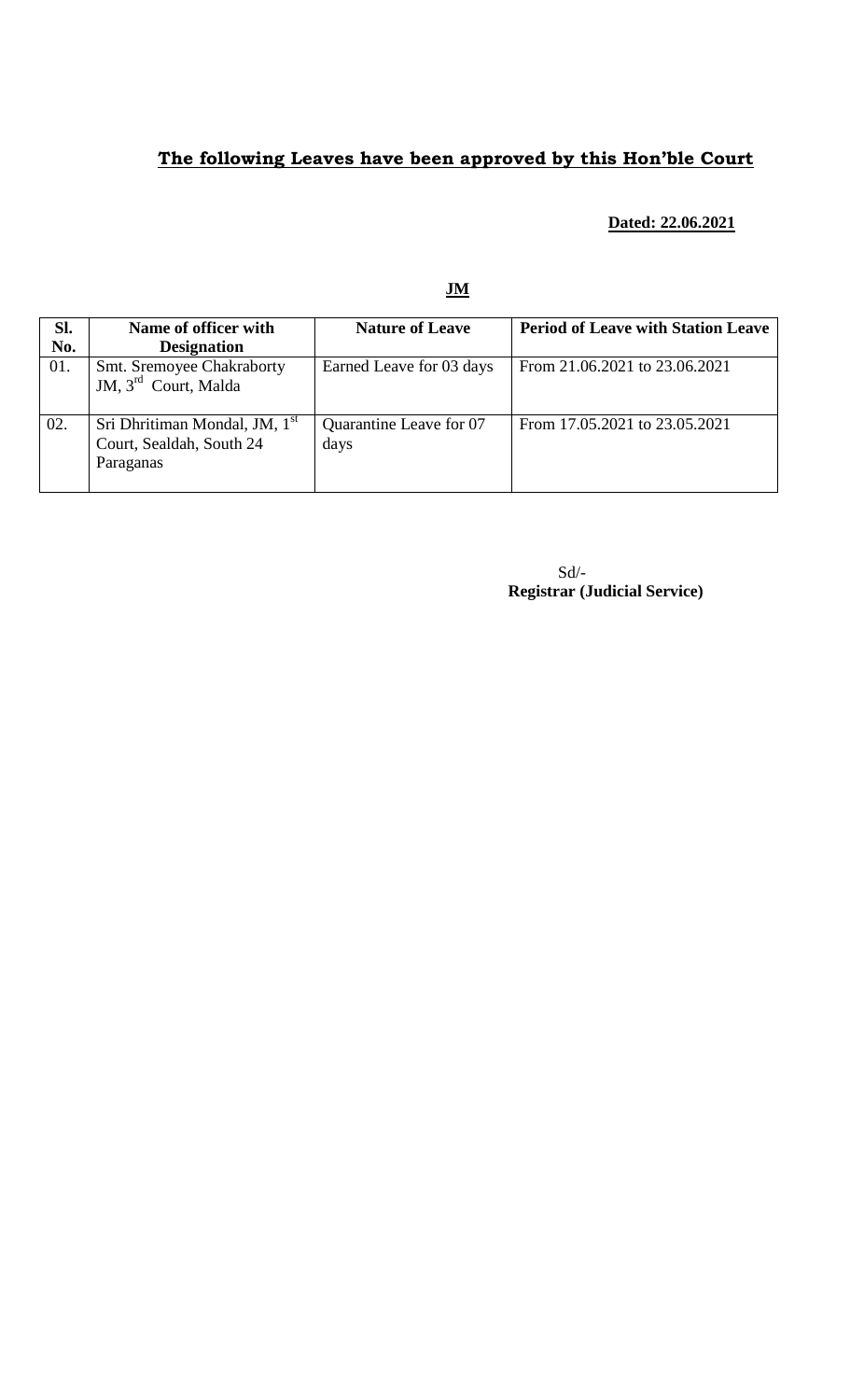#### **Dated: 23.06.2021**

### **DJ/ADJ**

| <b>SL</b><br>NO | Name of officer with Designation | <b>Nature of Leave</b>    | <b>Period of Leave with Station Leave</b> |
|-----------------|----------------------------------|---------------------------|-------------------------------------------|
|                 |                                  |                           |                                           |
| 01.             | Smt. Durga Khaitan               | Earned Leave for 09 days. | From 24.05.2021 to 01.06.2021             |
|                 | ADJ, Kurseong, Darjeeling.       |                           |                                           |
|                 |                                  |                           |                                           |
|                 |                                  |                           |                                           |